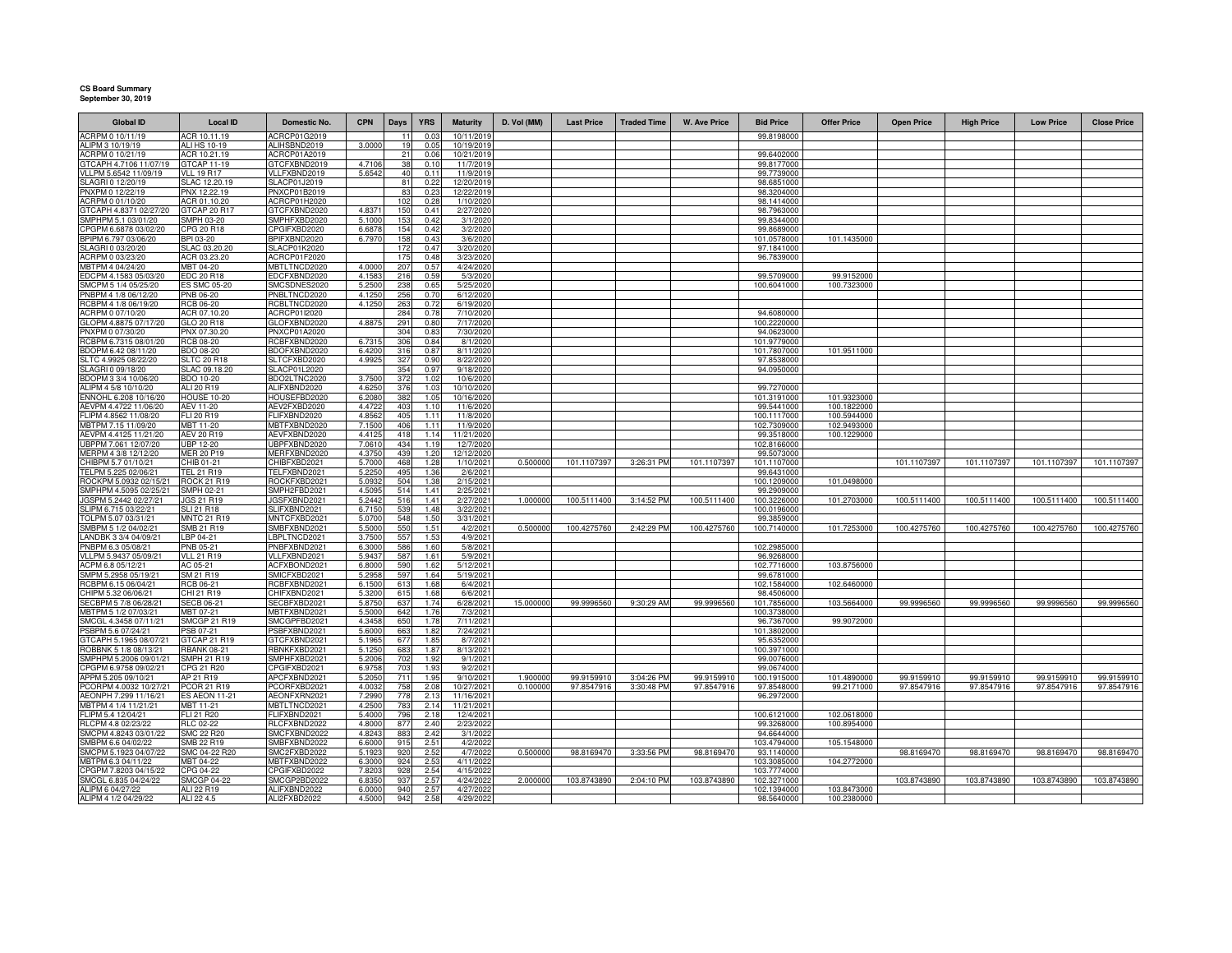| <b>Global ID</b>                                | <b>Local ID</b>                       | Domestic No.                        | <b>CPN</b>       | Days                   | <b>YRS</b>            | <b>Maturity</b>         | D. Vol (MM) | <b>Last Price</b> | <b>Traded Time</b>     | <b>W. Ave Price</b> | <b>Bid Price</b>           | <b>Offer Price</b> | <b>Open Price</b> | <b>High Price</b> | <b>Low Price</b> | <b>Close Price</b> |
|-------------------------------------------------|---------------------------------------|-------------------------------------|------------------|------------------------|-----------------------|-------------------------|-------------|-------------------|------------------------|---------------------|----------------------------|--------------------|-------------------|-------------------|------------------|--------------------|
| PSBPM 3 1/2 04/30/22                            | SB 04-22                              | PSBLTNCD2022                        | 3.5000           | 943                    | 2.58                  | 4/30/202                |             |                   |                        |                     |                            |                    |                   |                   |                  |                    |
| SMPHPM 6.2223 05/17/22                          | <b>SMPH 05-22</b>                     | SMPHFXBD2022                        | 6.2223           | 960                    | 2.63                  | 5/17/2022               |             |                   |                        |                     | 100.5243000                |                    |                   |                   |                  |                    |
| CHIBPM 3 1/4 05/18/22<br>SLTC 5.5796 05/22/22   | HIB 05-22<br>LTC 22 R20               | HIBLTNC2022<br>SLTCFXBD2022         | 3.2500<br>5.5796 | 961<br>965             | 2.63<br>2.64          | 5/18/202<br>5/22/2022   |             |                   |                        |                     | 101.1761000                | 102.9248000        |                   |                   |                  |                    |
| JBPPM 6 06/03/22                                | JBP 06-22                             | JBPFXBND2022                        | 6.000            | 97                     | 2.68                  | 6/3/202                 |             |                   |                        |                     | 102.7375000                |                    |                   |                   |                  |                    |
| PNBPM 3 1/4 06/06/22                            | PNB 06-22                             | PNBLTNCD2022                        | 3.250            | 980                    | 2.68                  | 6/6/2022                |             |                   |                        |                     |                            |                    |                   |                   |                  |                    |
| ENNOHL 6.131 07/16/22                           | HOUSE 22 R20                          | HOUSEFBD2022                        | 6.131            | 102                    | 2.79                  | 7/16/202                |             |                   |                        |                     | 97.8118000                 |                    |                   |                   |                  |                    |
| SMPM 6.9442 07/16/22<br>AEVPM 5.0056 08/06/22   | SM 22 R19<br>AEV 22 R20               | SMICFXBD2022<br>AEVFXBND2022        | 6.9442<br>5.005  | 102<br>1041            | 2.79<br>2.85          | 7/16/2022<br>8/6/2022   | 0.250000    |                   | 99.7494106 11:26:19 AM | 99.7494106          | 103.3009000<br>99.7494000  |                    | 99.7494106        | 99.7494106        | 99.7494106       | 99.7494106         |
| FLIPM 5.3567 08/20/22                           | FLI 22 R20                            | FLIFXBND2022                        | 5.3567           | 1055                   | 2.89                  | 8/20/2022               |             |                   |                        |                     | 100.9511000                |                    |                   |                   |                  |                    |
| EWPM 4 09/21/22                                 | EW 09-22                              | EWBLTNCD2022                        | 4.0000           | 1087                   | 2.98                  | 9/21/2022               |             |                   |                        |                     |                            |                    |                   |                   |                  |                    |
| PNBPM 3 3/4 10/27/22<br>CHIBPM 3.65 12/02/22    | PNB 10-22<br>CHIB 12-22               | PNB2LTNC2022<br>CHIB2LTN2022        | 3.7500<br>3.650  | 1123<br>115            | 3.08<br>3.17          | 10/27/2022              |             |                   |                        |                     |                            |                    |                   |                   |                  |                    |
| ROBBNK 4 1/8 12/16/22                           | <b>RBANK 12-22</b>                    | RBANKLTN2022                        | 4.125            | 1173                   | 3.21                  | 12/2/202<br>12/16/202   |             |                   |                        |                     |                            |                    |                   |                   |                  |                    |
| SMCGL 5 3/8 12/22/22                            | <b>SMCGP 22 R20</b>                   | SMCGPFBD2022                        | 5.375            | 1179                   | 3.23                  | 12/22/2022              |             |                   |                        |                     | 99.6321000                 |                    |                   |                   |                  |                    |
| FLIPM 5.0496 01/07/23                           | PI 01-23 R20                          | PIFXBND2023                         | 5.049            | 1195                   | 3.27                  | 1/7/2023                |             |                   |                        |                     | 99.5503000                 |                    |                   |                   |                  |                    |
| RCBPM 3 3/4 02/11/23<br>BDOPM 3 5/8 02/18/23    | CB 02-23<br>BDO 02-23                 | <b>CBLTNCD2023</b><br>BDOLTNCD2023  | 3.750<br>3.625   | 123<br>1237            | 3.37<br>3.39          | 2/11/202<br>2/18/2023   |             |                   |                        |                     |                            |                    |                   |                   |                  |                    |
| GTCAPH 5.0937 02/27/23                          | GTCAP 23 R20                          | GTCFXBND2023                        | 5.0937           | 1246                   | 3.41                  | 2/27/202                |             |                   |                        |                     | 90.7087000                 |                    |                   |                   |                  |                    |
| SMPHPM 5.663 03/01/23                           | SMPH 23 R21                           | SMPHFXBD2023                        | 5.6630           | 1248                   | 3.42                  | 3/1/2023                | 0.480000    | 101.2714550       | 3:26:39 PM             | 101.2714550         | 101.7401000                |                    | 101.2714550       | 101.2714550       | 101.2714550      | 101.2714550        |
| SMCPM 6 1/4 03/19/23                            | <b>MC 23 R21</b>                      | <b>SMCFXBND2023</b>                 | 6.250            | 126                    | 3.47                  | 3/19/202                |             |                   |                        |                     | 103.6319000                | 105.9171000        |                   |                   |                  |                    |
| PNBPM 3 7/8 04/26/23<br>EDCPM 4.7312 05/03/23   | PNB 04-23<br>EDC 23 R19               | PNBLTNCD2023<br>EDCFXBND2023        | 3.875<br>4.731   | $130 -$<br>131         | 3.57<br>3.59          | 4/26/2023<br>5/3/202    |             |                   |                        |                     | 98.8000000                 |                    |                   |                   |                  |                    |
| SECBPM 3 7/8 05/08/23                           | <b>SECB 05-23</b>                     | SECBLTNC2023                        | 3.875            | 1316                   | 3.60                  | 5/8/202                 |             |                   |                        |                     |                            |                    |                   |                   |                  |                    |
| BPIPM 3 3/4 05/24/23                            | BPI 05-23                             | BPILTNCD2023                        | 3.750            | 133                    | 3.65                  | 5/24/202                | 0.600000    | 98.1513580        | 2:37:40 PM             | 98.1513580          |                            |                    | 98.1513580        | 98.1513580        | 98.1513580       | 98.1513580         |
| ACPM 3.92 07/07/23                              | AC 23 R22                             | ACFXBOND2023                        | 3.920            | 1376                   | 3.77                  | 7/7/2023                |             |                   |                        |                     | 94.9858000                 |                    |                   |                   |                  |                    |
| SMCGL 4.7575 07/11/23<br>GLOPM 5.2792 07/17/23  | <b>SMCGP 23 R21</b><br>GLO 23 R20     | SMCGPFBD2023<br>GLOFXBND2023        | 4.757<br>5.2792  | 1380<br>1386           | 3.78<br>3.80          | 7/11/2023<br>7/17/202   | 7.200000    | 98.4227890        | 2:57:15 PM             | 97.9494282          | 93.7227000<br>100.6135000  |                    | 95.9883620        | 98.4227890        | 95.9883620       | 98.4227890         |
| SMCGL 6 3/4 08/17/23                            | SMCGP 08-23 R21                       | SMCGP2BD2023                        | 6.750            | 1417                   | 3.88                  | 8/17/202                |             |                   |                        |                     | 97.2463000                 |                    |                   |                   |                  |                    |
| JBPPM 4 3/8 08/21/23                            | UBP 08-23                             | JBPLTNCD2023                        | 4.375            | 1421                   | 3.89                  | 8/21/2023               |             |                   |                        |                     |                            |                    |                   |                   |                  |                    |
| MBTPM 3 1/2 09/19/23                            | MBT 09-23                             | MBTLTNCD2023                        | 3.500            | 1450                   | 3.97                  | 9/19/2023               |             |                   |                        |                     |                            |                    |                   |                   |                  |                    |
| ALIPM 7.0239 10/05/23<br>ALIPM 3.8915 10/07/23  | ALI 23 R21<br>ALI 23 R22              | ALI2FXBD2023<br>ALIFXBND2023        | 7.023<br>3.891   | 1466<br>1468           | 4.01<br>4.02          | 10/5/202<br>10/7/202    |             |                   |                        |                     | 103.6256000<br>94.6169000  |                    |                   |                   |                  |                    |
| PCORPM 4.5219 10/27/2                           | <b>PCOR 23 R21</b>                    | PCORFXBD2023                        | 4.521            | 1488                   | 4.07                  | 10/27/202               |             |                   |                        |                     | 89.6302000                 |                    |                   |                   |                  |                    |
| SECBPM 4 1/2 11/02/23                           | <b>SECB 11-23</b>                     | SECB2LTN2023                        | 4.5000           | 1494                   | 4.09                  | 11/2/202                |             |                   |                        |                     |                            |                    |                   |                   |                  |                    |
| BDOPM 4 3/8 11/07/23<br>FLIPM 5.4333 11/08/23   | BDO 11-23<br>FLI 23 R20               | BDO2LTNC2023<br>FLIFXBND2023        | 4.3750<br>5.433  | 1499<br>150            | 4.10<br>4.11          | 11/7/2023<br>11/8/202   |             |                   |                        |                     | 99.8637000                 |                    |                   |                   |                  |                    |
| AEONPH 7.695 11/16/23                           | <b>ES AEON 11-23</b>                  | AEONFXRN2023                        | 7.695            | 1508                   | 4.13                  | 11/16/202               |             |                   |                        |                     | 93.1378000                 |                    |                   |                   |                  |                    |
| AEVPM 4.6188 11/21/23                           | AEV 23 R20                            | AEVFXBND2023                        | 4.618            | 151                    | 4.14                  | 11/21/202               |             |                   |                        |                     | 94.0893000                 |                    |                   |                   |                  |                    |
| EWPM 4 5/8 12/07/23                             | EW 12-23                              | EWBLTNCD2023                        | 4.625            | 152                    | 4.15                  | 12/7/202                |             |                   |                        |                     |                            |                    |                   |                   |                  |                    |
| SMPM 5.159 12/09/23<br>VLLPM 8 12/21/23         | SM 23 R21<br><b>VLL 23 R21</b>        | SMICFXBD2023<br>VLLFXBND2023        | 5.159<br>8.0000  | 153<br>1543            | 4.19<br>4.23          | 12/9/2023<br>12/21/2023 |             |                   |                        |                     | 99.8397000<br>103.6265000  |                    |                   |                   |                  |                    |
| CHIBPM 4.55 01/12/24                            | CHIB 01-24                            | CHIBLTNC2024                        | 4.550            | 156                    | 4.29                  | 1/12/2024               |             |                   |                        |                     |                            |                    |                   |                   |                  |                    |
| ROBBNK 4 7/8 01/16/24                           | <b>RBANK 01-24</b>                    | RBANKLTN2024                        | 4.875            | 1569                   | 4.30                  | 1/16/2024               |             |                   |                        |                     |                            |                    |                   |                   |                  |                    |
| FDCPM 6.1458 01/24/24<br>APPM 7.5095 01/25/24   | FDC 24 R21<br>AP 24 R22               | FDCFXBND2024<br>APCFXBND2024        | 6.1458<br>7.509  | 1577                   | 4.32<br>4.32          | 1/24/2024               |             |                   |                        |                     | 100.9280000<br>106.4841000 |                    |                   |                   |                  |                    |
| ALIPM 5 01/30/24                                | ALI 24 R20                            | ALIFXBND2024                        | 5.000            | 1578<br>158            | 4.33                  | 1/25/2024<br>1/30/2024  | 15.000000   | 98.3205710        | 3:03:44 PM             | 99.1153363          | 99.6087000                 | 102.3364000        | 99.5127190        | 99.5127190        | 98.3205710       | 98.3205710         |
| TELPM 5.2813 02/06/24                           | <b>TEL 24 R21</b>                     | TELFXBND2024                        | 5.281            | 159                    | 4.35                  | 2/6/2024                |             |                   |                        |                     | 93.6032000                 |                    |                   |                   |                  |                    |
| PSBPM 5 02/09/24                                | PSB 02-24                             | PSBLTNCD2024                        | 5.000            | 1593                   | 4.36                  | 2/9/2024                |             |                   |                        |                     |                            |                    |                   |                   |                  |                    |
| GSPM 5.3 02/27/24<br>SMCPM 5.284 03/01/24       | JGS 24 R20<br><b>SMC 24 R22</b>       | <b>JGSFXBND2024</b><br>SMCFXBND2024 | 5.300<br>5.284   | 1611<br>$161-$         | 4.41<br>4.42          | 2/27/2024<br>3/1/2024   |             |                   |                        |                     | 93.6427000<br>96.2945000   |                    |                   |                   |                  |                    |
| STIEPM 5.8085 03/23/24                          | STIESG 24 R22                         | STIGFXBD2024                        | 5.8085           | 163                    | 4.48                  | 3/23/2024               |             |                   |                        |                     | 98.2863000                 |                    |                   |                   |                  |                    |
| MEGPM 5.3535 03/28/24                           | <b>MEG 24 R22</b>                     | MEGFXBND2024                        | 5.353            | 1641                   | 4.49                  | 3/28/2024               |             |                   |                        |                     | 94.2042000                 |                    |                   |                   |                  |                    |
| RCBPM 5 1/2 03/28/24                            | RCB 03-24                             | RCBLTNCD2024                        | 5.5000           | 1641                   | 4.49                  | 3/28/2024               |             |                   |                        |                     |                            |                    |                   |                   |                  |                    |
| TOLPM 5 1/2 03/31/24<br>SMBPM 6 04/02/24        | <b>MNTC 24 R21</b><br>SMB 24 R21      | MNTCFXBD2024<br>SMBFXBND2024        | 5.500<br>6,000   | 1644<br>1646           | 4.50<br>$4.5^{\circ}$ | 3/31/2024<br>4/2/2024   |             |                   |                        |                     | 94.1628000<br>90.8108000   |                    |                   |                   |                  |                    |
| MBTPM 5 3/8 04/04/24                            | MBT 04-24                             | MBT2LTNC2024                        | 5.375            | 1648                   | 4.51                  | 4/4/2024                |             |                   |                        |                     |                            |                    |                   |                   |                  |                    |
| PBC 5 5/8 04/08/24                              | PRCOM 04-24                           | PBCOMLTN2024                        | 5.625            | 1652                   | 4.52                  | 4/8/2024                |             |                   |                        |                     |                            |                    |                   |                   |                  |                    |
| PCORPM 7.8183 04/19/24<br>SMCGL 7.1783 04/24/24 | <b>PCOR 24 R22</b><br>SMCGP 04-24 R22 | PCORFXBD2024<br>SMCGP2BD2024        | 7.818<br>7.178   | 166<br>1668            | 4.55<br>4.57          | 4/19/2024<br>4/24/2024  |             |                   |                        |                     | 109.6960000<br>105.9015000 |                    |                   |                   |                  |                    |
| SMPHPM 5.1683 05/18/24                          | SMPH 05-24 R22                        | SMPH2FBD2024                        | 5.168            | 1692                   | 4.63                  | 5/18/2024               | 0.500000    | 99.2567981        | 3:34:18 PM             | 99.2567981          | 99.0552000                 |                    | 99.2567981        | 99.2567981        | 99.2567981       | 99.2567981         |
| SMPM 5.6125 05/19/24                            | SM 24 R21                             | SMICFXBD2024                        | 5.612            | 1693                   | 4.64                  | 5/19/2024               |             |                   |                        |                     | 99.8615000                 |                    |                   |                   |                  |                    |
| AEVPM 6.0157 06/18/24                           | AEV 24 R23                            | AEVFXBND2024                        | 6.015            | 172                    | 4.72                  | 6/18/2024               |             |                   |                        |                     | 101.0890000                |                    |                   |                   |                  |                    |
| MBTPM 3 7/8 07/20/24<br>FFPM 6.0952 07/21/24    | MBT 07-24<br>DD 24 R22                | MBTLTNCD2024<br>DDFXBOND2024        | 3.875<br>6.095   | 1755<br>175            | 4.81<br>4.81          | 7/20/2024<br>7/21/2024  |             |                   |                        |                     | 95.3469000                 |                    |                   |                   |                  |                    |
| GTCAPH 5 5/8 08/07/24                           | GTCAP 24 R21                          | GTCFXBND2024                        | 5.6250           | 1773                   | 4.85                  | 8/7/2024                |             |                   |                        |                     | 87.7527000                 |                    |                   |                   |                  |                    |
| VLLPM 5.7512 08/08/24                           | <b>VLL 24 R23</b>                     | VLLFXBND2024                        | 5.7512           | 1774                   | 4.86                  | 8/8/2024                |             |                   |                        |                     | 94.4022000                 |                    |                   |                   |                  |                    |
| PNBPM 5 3/4 08/27/24                            | PNB 08-24                             | PNBLTNCD2024                        | 5.7500           | 179                    | 4.91                  | 8/27/2024               |             |                   |                        |                     |                            |                    |                   |                   |                  |                    |
| SMPHPM 5.7417 09/01/24<br>ALIPM 4.758 09/30/24  | <b>SMPH 24 R21</b><br>ALI 24 R22      | SMPHFXBD2024<br>ALI2FXBD2024        | 5.7417<br>4.7580 | 179<br>1827            | 4.92<br>5.00          | 9/1/2024<br>9/30/2024   | 10.300000   | 100.0000000       | 9:39:44 AM             | 100.0000000         | 98.4854000<br>98.9357000   | 100.0353000        | 100.0000000       | 100.0000000       | 100.0000000      | 100.0000000        |
| BDOPM 5 3/8 10/12/24                            | <b>BDO 10-24</b>                      | BDOLTNCD2024                        | 5.3750           | 1839                   | 5.04                  | 10/12/2024              | 0.100000    | 103.7997010       | 2:18:10 PM             | 103.7997010         |                            |                    | 103.7997010       | 103.7997010       | 103.7997010      | 103.7997010        |
| FLIPM 5.6389 12/04/24                           | <b>FLI 24 R21</b>                     | FLIFXBND2024                        | 5.638            | 1892                   | 5.18                  | 12/4/2024               |             |                   |                        |                     | 96.0259000                 |                    |                   |                   |                  |                    |
| SMCGL 6 1/4 12/22/24<br>ACPM 4.82 02/10/25      | <b>SMCGP 24 R22</b><br>AC 25 R23      | SMCGPFBD2024<br>ACFXBOND2025        | 6.250<br>4.820   | 19 <sup>1</sup><br>196 | 5.23<br>5.37          | 12/22/2024<br>2/10/202  |             |                   |                        |                     | 95.6815000<br>97.0875000   |                    |                   |                   |                  |                    |
| RLCPM 4.9344 02/23/25                           | <b>RLC 02-25</b>                      | RLCFXBND2025                        | 4.9344           | 197                    | 5.40                  | 2/23/202                |             |                   |                        |                     | 88.7795000                 |                    |                   |                   |                  |                    |
|                                                 |                                       |                                     |                  |                        |                       |                         |             |                   |                        |                     |                            |                    |                   |                   |                  |                    |